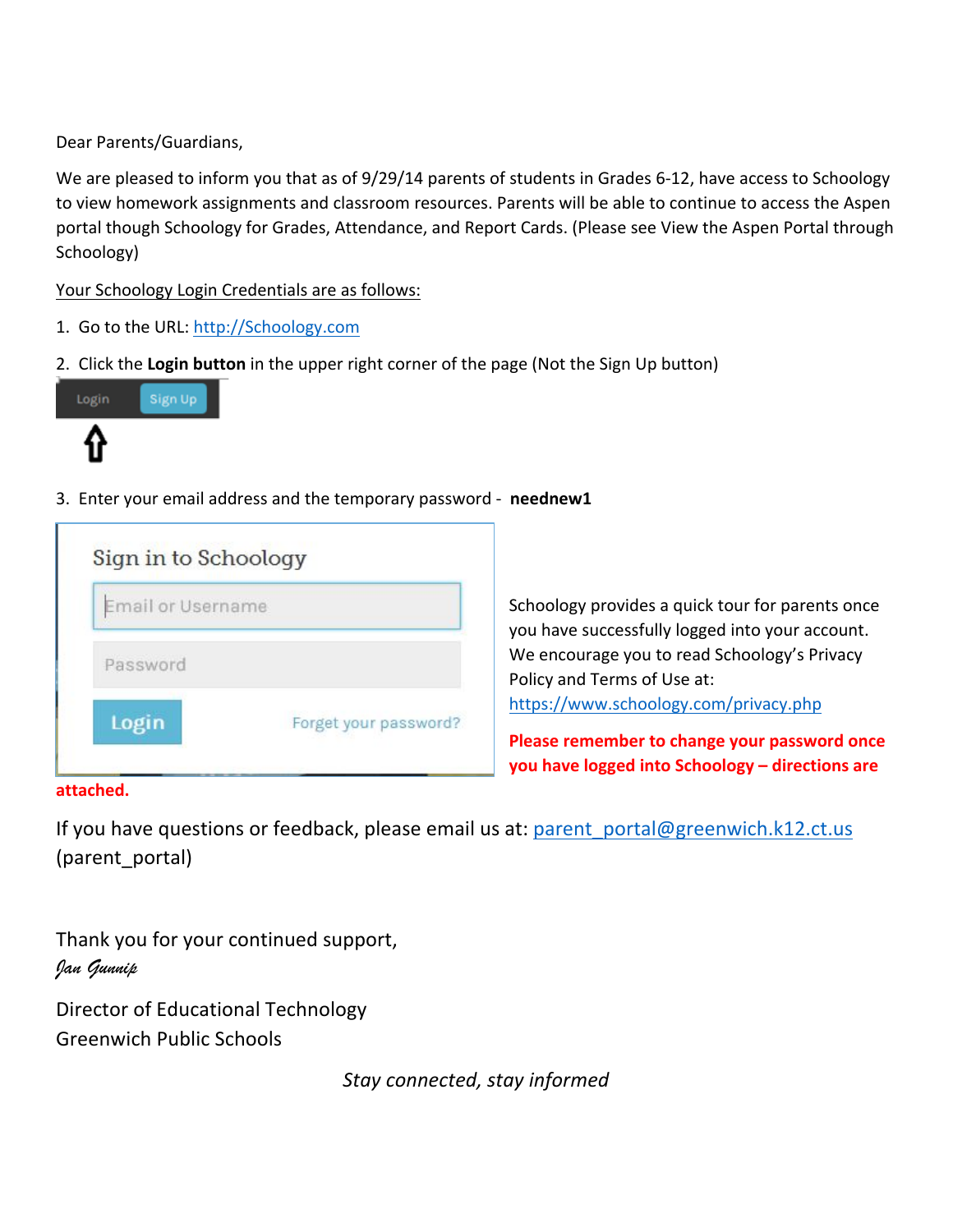## How to Change Your Schoology Password

Once you have successfully created your Schoology account, you will want to change your password. To do this, move to far right-hand corner of your screen and click the down arrow next to your name.

#### Select *Account Settings*

| <b>E &amp; C JC Gunnip</b>    |
|-------------------------------|
| <b>Ma</b> New Lebanon         |
| <b>Notifications</b>          |
| <b>Account Settings</b>       |
| Privacy<br><b>Recycle Bin</b> |
|                               |
| Logout                        |

On the next screen, under Account Info you will see a link that will allow you to change your password.

| <b>Account Info</b>  |    |  |
|----------------------|----|--|
| Change your password |    |  |
| <b>First Name:</b>   | ıс |  |

You will see the Change Password box (see below) open

| <b>Change Password</b>   |                                     |                           | $\boldsymbol{\mathsf{x}}$ |
|--------------------------|-------------------------------------|---------------------------|---------------------------|
| <b>Your Login Info</b>   |                                     |                           |                           |
| School:                  | Greenwich Public Schools (12539903) |                           |                           |
| <b>Username:</b>         | jcqunnip                            |                           |                           |
| <b>Email:</b>            | yourname@email.com                  |                           |                           |
| Change your password     |                                     |                           |                           |
|                          |                                     | Password strength: Medium |                           |
| New password:            |                                     |                           |                           |
| <b>Confirm password:</b> |                                     | Passwords match: Yes      |                           |
|                          |                                     |                           |                           |

Type your new password in the **New password** box and confirm

Click the Submit button to complete the operation.

#### Click **Save Changes** before you exit this page.

| Change your password         |                                     |              |
|------------------------------|-------------------------------------|--------------|
| <b>First Name:</b>           | <b>JC</b>                           |              |
| <b>Preferred First Name:</b> |                                     |              |
| <b>Middle Name:</b>          |                                     |              |
| <b>Last Name:</b>            | Gunnip                              |              |
| <b>Username:</b>             | jcgunnip                            |              |
| <b>Primary Email:</b>        | your email address will appear here | Check status |
| <b>Alternate Email:</b>      | Type alternate email address here   |              |
| <b>Timezone:</b>             | America/New_York - 12:33 pm (GMT-4) | ۰            |